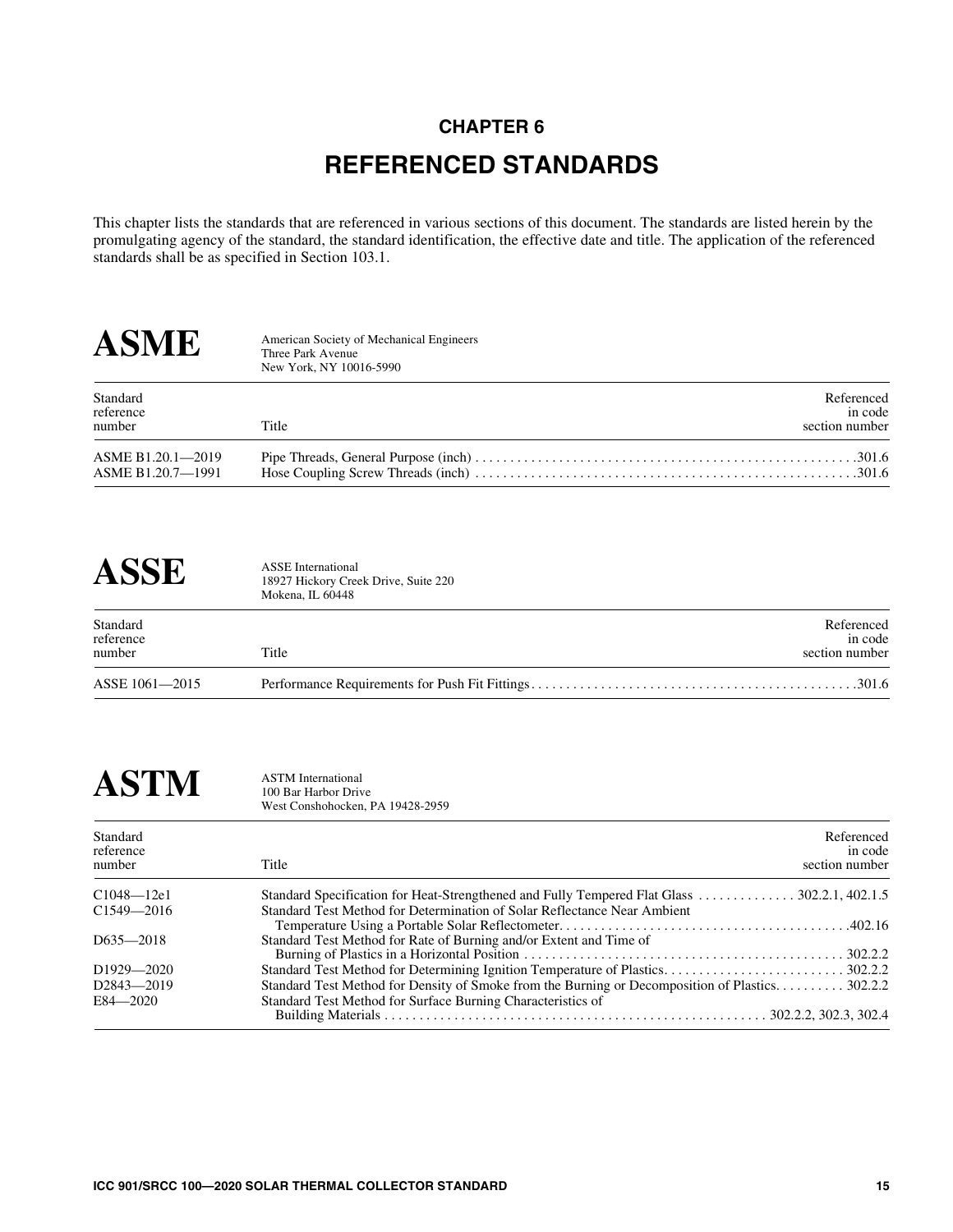|                                 | Canadian Standards Association<br>8501 East Pleasant Valley Road<br>Cleveland, OH 44131-5516 |                                         |
|---------------------------------|----------------------------------------------------------------------------------------------|-----------------------------------------|
| Standard<br>reference<br>number | Title                                                                                        | Referenced<br>in code<br>section number |
| $C22.1 - 2018$                  |                                                                                              | . . 303.3                               |

## **ICC**

| Standard<br>reference<br>number | Title                                       | Referenced<br>in code<br>section number |
|---------------------------------|---------------------------------------------|-----------------------------------------|
|                                 |                                             |                                         |
| $IRC - 21$                      |                                             |                                         |
| $IFC-21$                        |                                             |                                         |
| $IMC-21$                        |                                             |                                         |
| $IPC$ -21                       |                                             |                                         |
| $IRC - 21$                      | International Residential Code <sup>®</sup> |                                         |

| <b>ISO</b>                      | International Organization for Standardization<br><b>ISO Central Secretariat</b><br>1 ch, de la Voie-Creuse, Case Postale 56<br>CH-1211 Geneva 20, Switzerland |  |
|---------------------------------|----------------------------------------------------------------------------------------------------------------------------------------------------------------|--|
| Standard<br>reference<br>number | Referenced<br>in code<br>Title<br>section number                                                                                                               |  |
| $9459 - 4 - 2013$               | Solar Heating—Domestic water heating systems—Part 4: System performance characterization                                                                       |  |
| 9488-1999                       |                                                                                                                                                                |  |
| 9806-2017                       | 402.4.4, 402.4.5, 402.5, 402.6, 402.7, 402.8, 402.9, 402.10.1,<br>402.11, 402.12, 402.13, 402.14, 402.15, 403.1, 404.1                                         |  |

| <b>NFPA</b>                     | National Fire Protection Association<br>1 Batterymarch Park<br>Quincy, MA 02169-7471 |                                         |
|---------------------------------|--------------------------------------------------------------------------------------|-----------------------------------------|
| Standard<br>reference<br>number | Title                                                                                | Referenced<br>in code<br>section number |
| $70 - 2020$                     |                                                                                      | .301.4, 303.3, 503.2                    |